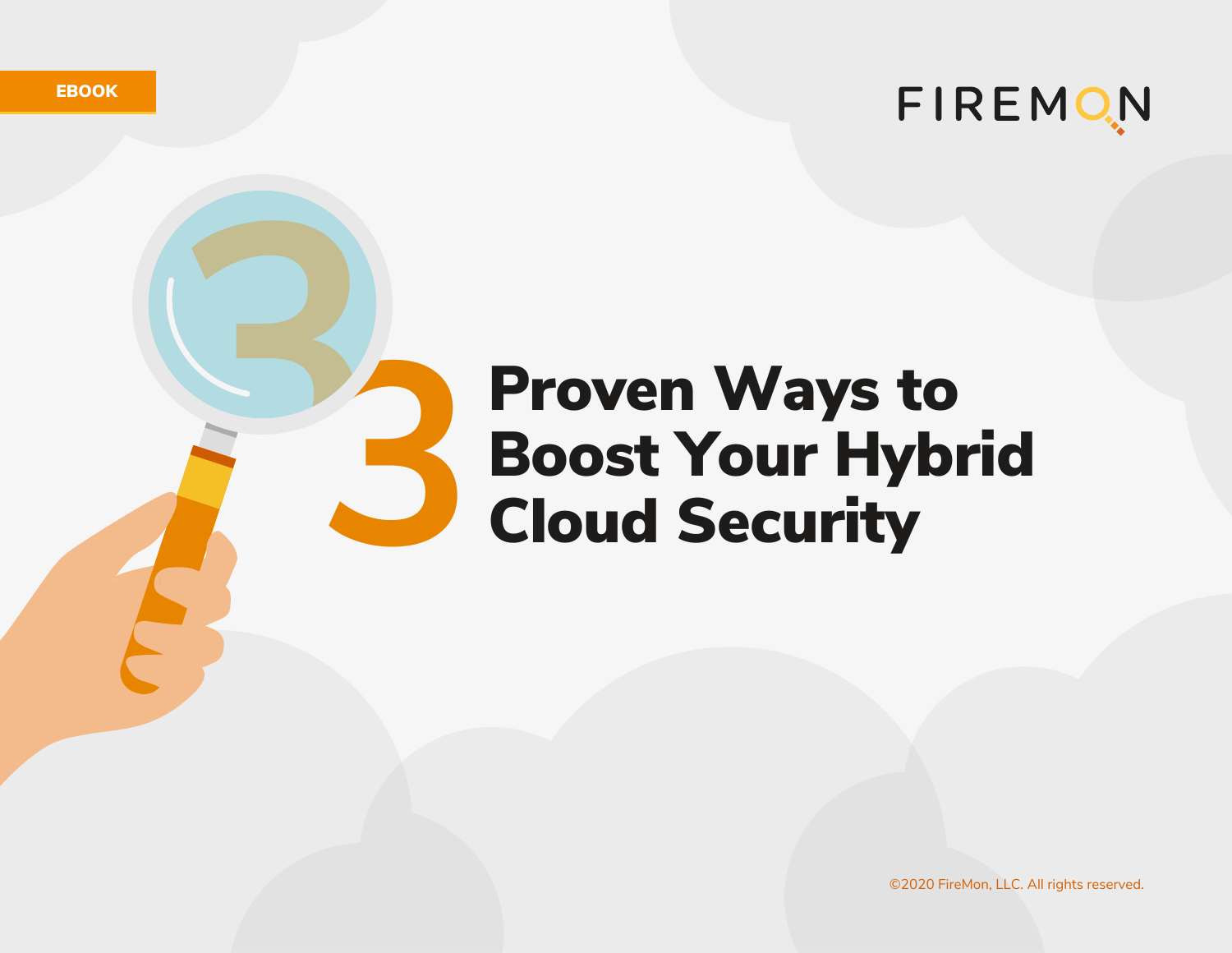### Executive Summary

Cloud computing is one of the most aptly named technologies enterprises have. Cloud computing has many of the same characteristics as the natural phenomenon. The cloud is shifty, moving around at a whim. It can be dense. It can even be stratified.

Embracing the cloud offers numerous advantages. Cloud technology allows enterprises faster application deployment, instant storage, workload versatility, and pricing models that lower initial capital investment. And hybrid cloud environments allow enterprises to reap the benefits of extending the life of their on-premises investments and the migration to cloud-based resources.

The downside of this meteorological fusion is that the security measures that work well for traditional datacenters do not work as well for clouds or hybrid clouds. There are significant differences between the processes and technologies—all well-established—that secure traditional networks, and those that aim to secure hybrid networks, especially those that incorporate one or more public or private clouds. These differences are all but insurmountable using traditional network security solutions alone.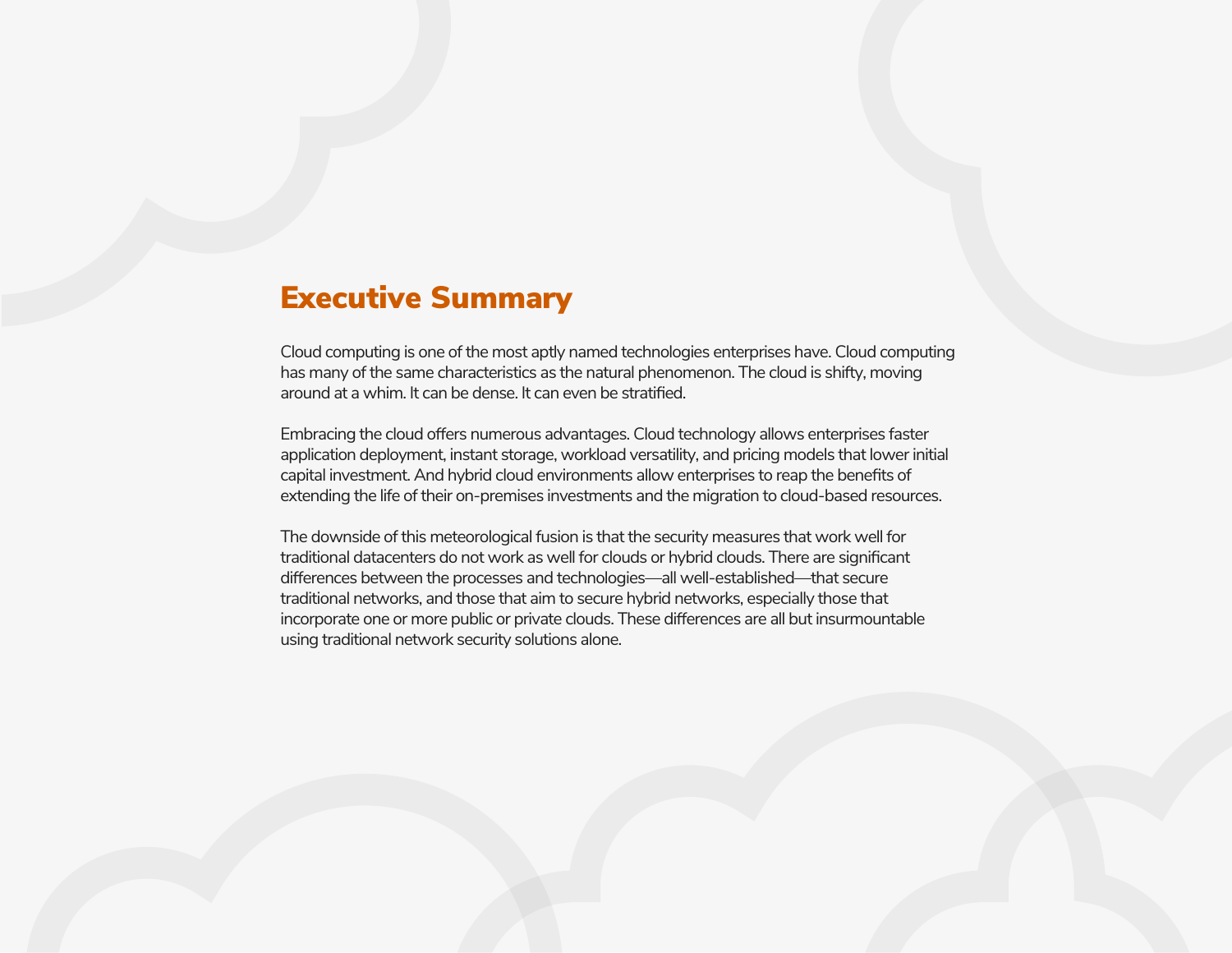### Hybrid Cloud Security Challenges

Let's start by looking at some of the key difficulties that arise when trying to secure a hybrid environment.

### Limited Visibility

Visibility into hybrid clouds is often limited. With each new deployment of an application, workload or cloud instance, enterprises incrementally decrease line-of-sight. Moreover, the built-in partitions and the multi-tenant nature of some clouds prevent us from seeing the cloud infrastructure in its entirety.

Security teams must go to each separate cloud instance to discover what's in there, and in an enterprise with thousands of infrastructure partitions, this could be hugely challenging. This problem will be familiar to enterprises who saw the number of their firewall rules skyrocket in the past decade. As networks became increasingly segmented, such as by DMZ, WAN, virtualization, and software-defined networking, we saw an explosion in network policies and rules. As the number of rules increased, gaining real-time visibility into all the changes happening across the network was impossible.

Since it is much harder to protect something that you don't know even exists, the ability to see absolutely everything in your network—no matter what and where it is—is foundational.

#### Need for Agility

Another key hurdle to hybrid cloud security is the need to deliver agility to your business. Even if you do achieve visibility into what's happening in the cloud, you still must keep pace with the rate of digital transformation demanded by your business. Cloud instances are spun up as quickly as they are shut down. Users self-provision, business groups demand best-of-breed cloud apps, and DevOps deploys workloads across multiple clouds to deliver new capabilities at scale, reduce costs, streamline resources, and avoid cloud vendor lock-in.

When leveraging the cloud, businesses can move more quickly, applications bring greater value to customers, and digital transformation becomes a reality and a true game-changer. But when the time it takes to spin up a new cloud is measured in seconds, security misconfigurations, a.k.a. human errors, are bound to happen.

In this eBook, we will examine the proven strategies you can implement to boost your hybrid cloud security. Security teams do not need to choose between being either the "Department of No" or sacrificing security, as their enterprise migrates to the cloud. They simply need to manage it all in a coherent and centralized way.

Here are the three methods to achieve this:

- Use Automation to Reduce Misconfigurations
- Mitigate Risk through Cyber Situational Awareness
- Eliminate Audit "Fire Drills" through Continuous Compliance

FireMon believes that you don't have to choose between enabling the enterprise with agility and ensuring robust security. You can have both.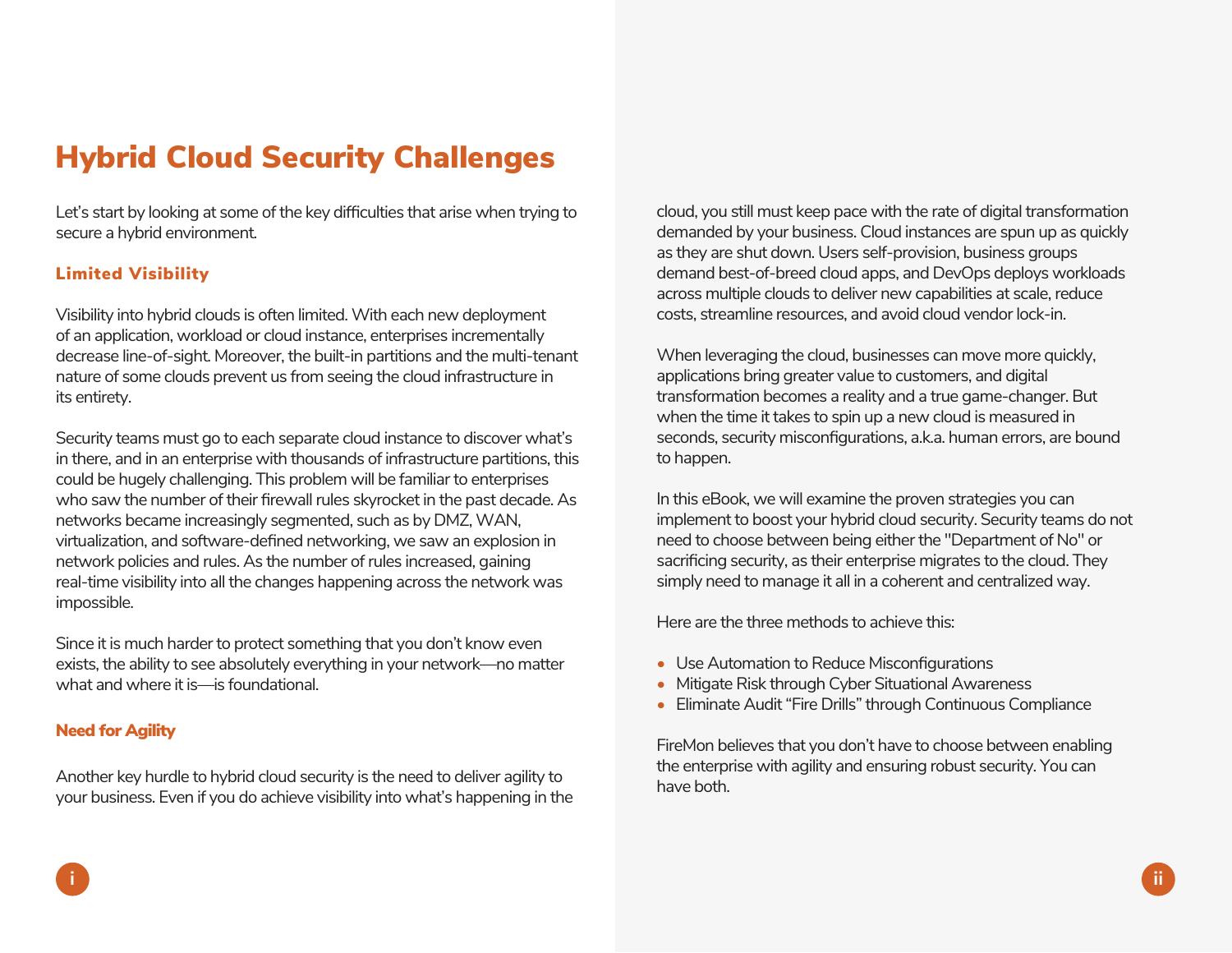

#### Method 1

### Use Automation to Reduce Misconfigurations

The more humans are involved in a process, the more opportunity there is for error.

With that in mind, consider that about one in five enterprise applications have transitioned to public cloud environments. But securing those applications and clouds—in fact, network security in general—remains a largely manual process for many enterprises. Enterprises are still relying on manual processes as they try to secure complex, multi-vendor and multi-cloud hybrid network environments.

The heavy use of manual processes in a complex and rapidly changing network environment is a formula for human errors and misconfigurations. To cite just one headline-making example, the Capital One breach in 2019 was attributable in large part to a firewall misconfiguration at the application layer. To make the issue as clear as possible, one leading analyst firm stated bluntly that "Through 2025, 99% of cloud security failures will be the customer's fault."

The goal is to replace manual intervention with automation in as many aspects of your cloud security processes as possible. This does not, of course, need to be an all or nothing project.



Every time you replace a single manual step in a security workflow, you minimize human error. The bonus? The more you automate, the more your security processes can move with velocity, and the easier it becomes to securely deliver the cloud-driven agility that businesses need.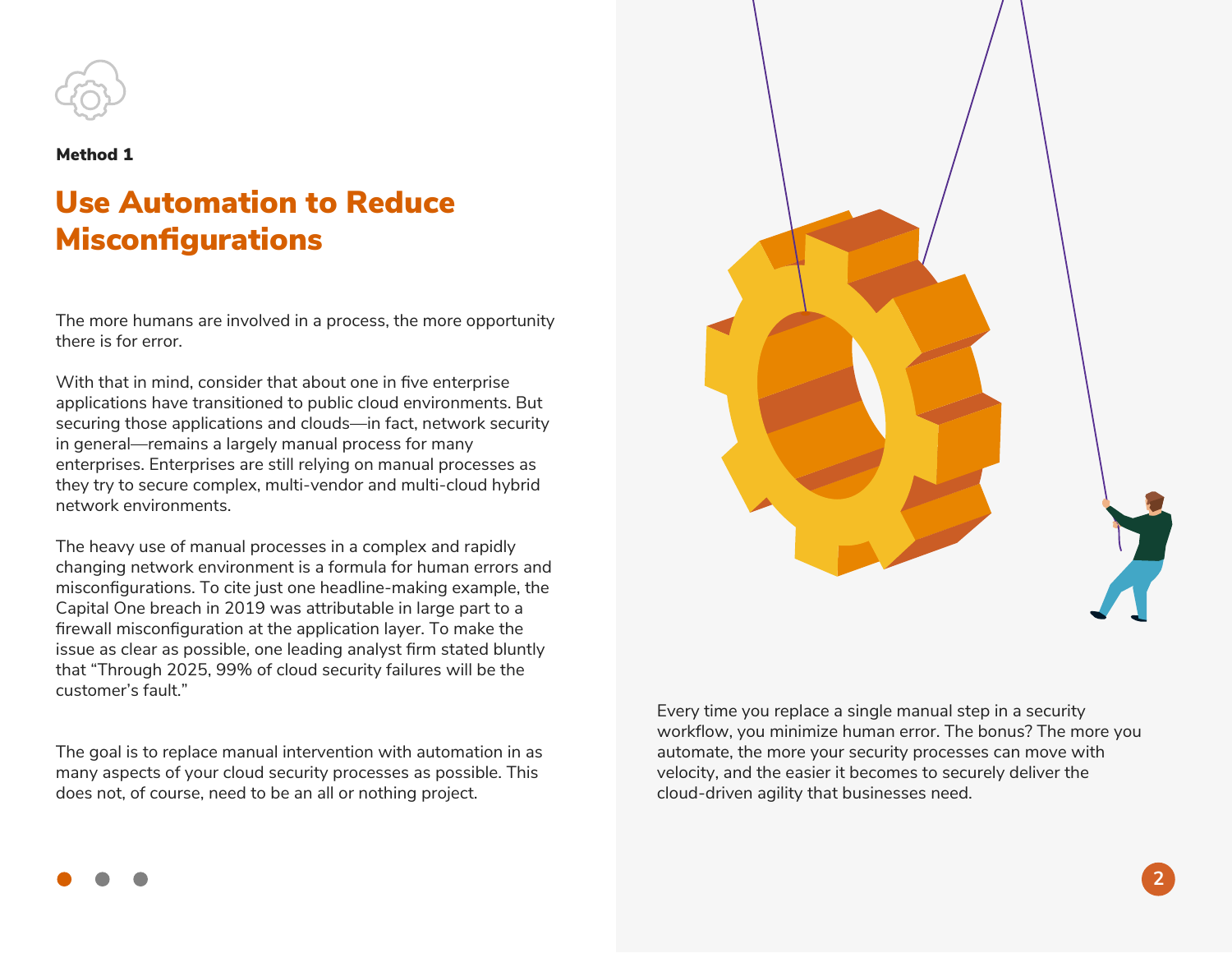

#### Method 2

### Mitigate Risk through Cyber Situational Awareness

Just as the cloud can be fuzzy, so are the lines of responsibility for security.

We read stories where a misconfigured cloud instance or storage was invaded by cybercriminals. Who's responsible? Is it the cloud service provider or the enterprise? The confusion just intensifies when this relates to infrastructure-as-a-service (IaaS). We think, "Well, this is a service. Security is the service provider's responsibility." However, it is important to acknowledge the first word in the IaaS acronym: Infrastructure.

Although this resource is hosted by the cloud service provider (CSP), their customers are still primarily responsible for data protection. It is the enterprise's infrastructure. With that in mind, it is important for organizations to manage vulnerabilities for their cloud (private, public and hybrid) and doing so requires a set of capabilities.

First, you must gain visibility across 100% of your enterprise. You can't afford to have resources that you are unaware of in your network, and with the resources you are aware of, you can't afford to have inadequate configurations.



Second, you must have visibility across all activity in your hybrid network. That means identifying all paths through your network, to the cloud, and the Internet.

Third, both of the above must happen in real-time. You must receive real-time alerts about any changes in your network and potential vulnerabilities or exposures as they arise.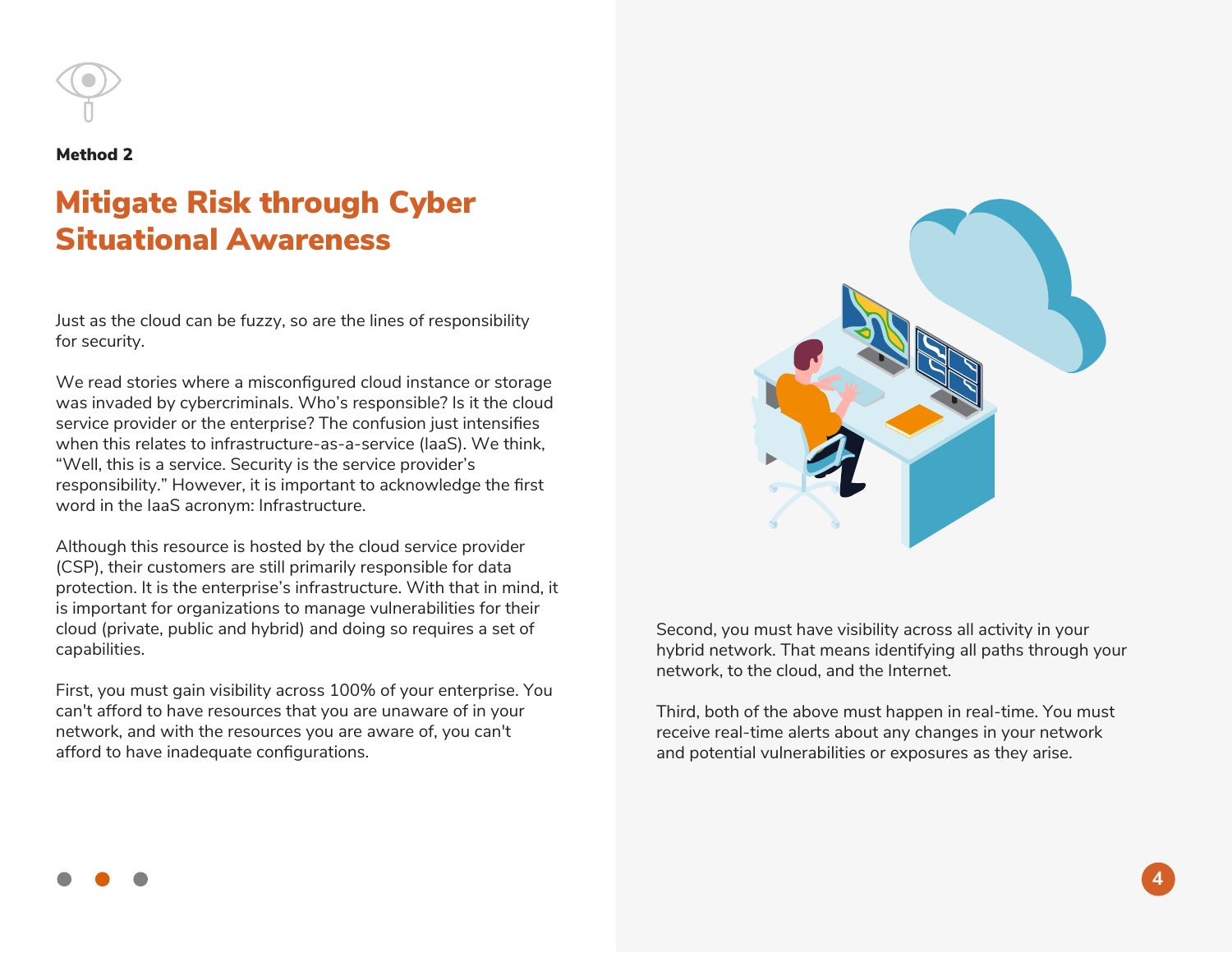

#### Method 3

## Avoid Audit "Fire Drills" with Continuous Compliance

Few activities take up as much time for security teams as tasks related to audits.

This is in part because compliance isn't limited to regulatory compliance. To be compliant, we must also adhere to the security intent and goals of the enterprise, which are often more critical than a point-in-time audit.

Users and applications are in a constant state of flux. Cloud instances spin up and spin down according to the demands of the business.

Rather than taking a reactive approach to compliance—that is, rather than performing the routine fire drills of data gathering for an impending audit—the goal is to be continuously compliant with both internal and regulatory requirements. You must achieve a state where preparation for any audit requires nothing more than a few clicks to generate the necessary reports.



**40% rank "Compliance (Industry/Regulatory/Internal)" as one of the biggest roadblocks and challenges that keep organizations from moving workloads to the public cloud.**

\*FireMon, LLC. "2020 State of Hybrid Cloud Security." February 2020.